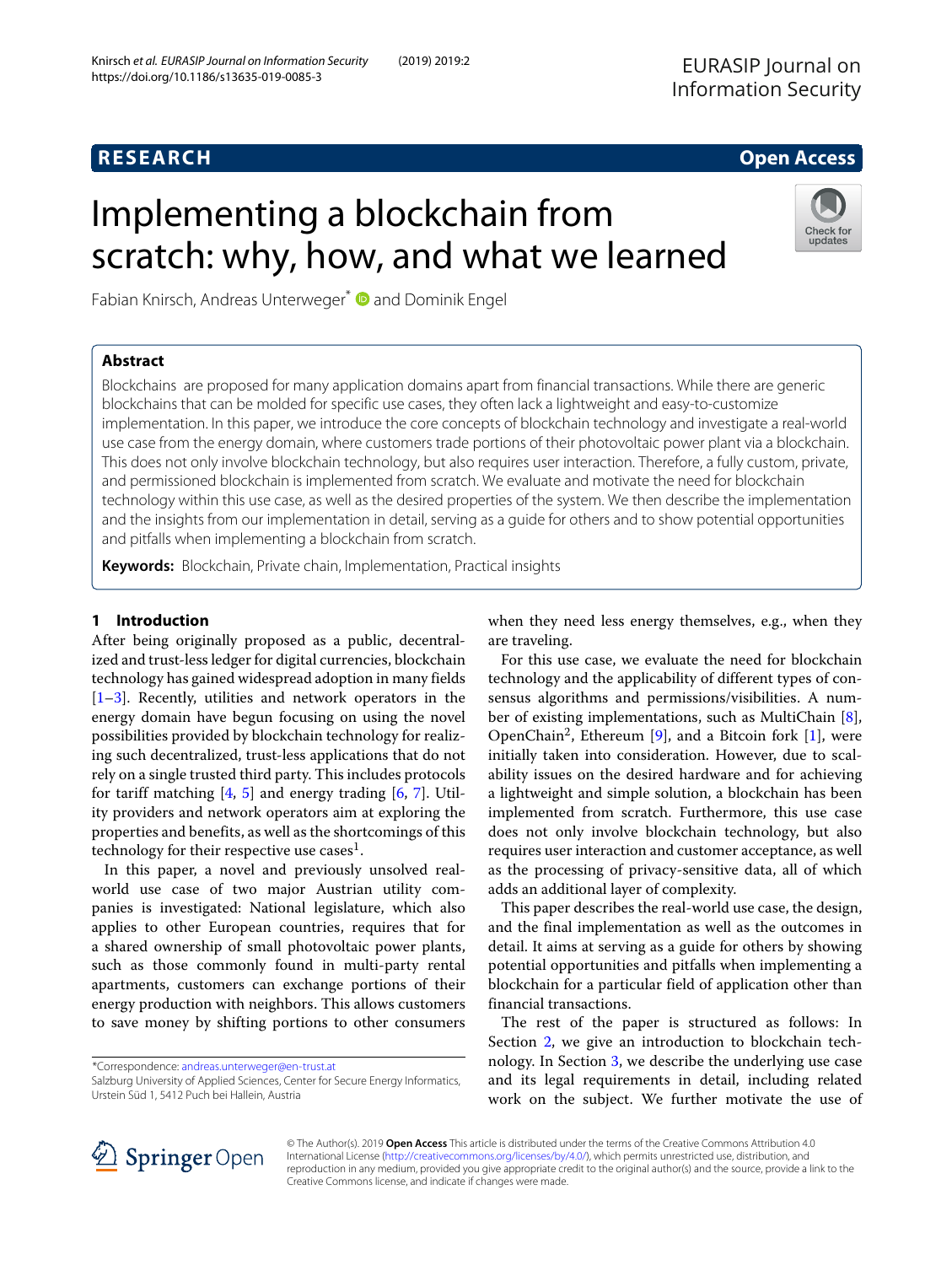blockchain technology for the proposed application. In Section [4,](#page-4-0) we discuss existing blockchain implementations and their drawbacks in our use case and continue to motivate and describe our custom implementation in detail in Section [5.](#page-6-0) Finally, in Section [6,](#page-8-0) we discuss the lessons learned from our implementation before concluding the paper.

#### <span id="page-1-0"></span>**2 Blockchain technology overview**

This section provides an overview of blockchain technology. The scope of this section is to introduce and present a generic view of the technology and to go beyond its wellknown use for financial transactions. First, blockchain technology is introduced as a decentralized, trustless, and immutable database. It is further discussed how a consensus is achieved within such a distributed network of nodes, and the most common consensus algorithm is briefly discussed. Finally, the drawbacks of blockchain technology are shown.

#### **2.1 Blockchain technology**

Blockchain technology can be described as a trustless and fully decentralized peer-to-peer data storage that is spread over all participants that are often referred to as *nodes*. The blockchain is designed to hold immutable information once data is committed to the chain, and it is therefore a decentralized, distributed, and immutable database in which data is logically structured as a sequence of smaller chunks (blocks). Each block  $B_{i>0}$  is immutably connected to a single preceding block *Bi*−<sup>1</sup> through a cryptographic hash function  $H(B_{i-1})$ . Changes to  $B_{i-1}$ would yield an invalid hash in *Bi* and all following blocks. The very first block *B*<sup>0</sup> is called the *genesis block* and is the only block without a predecessor. In order to assure the integrity of a block and the data contained in it, respectively, the block is usually digitally signed.

For some applications, it is more useful to view a blockchain as a state machine [\[9\]](#page-12-7). Each block contains a new state with the very last block representing the current state. Given the list of blocks and the data in this block, there is a unique and immutable order of transitions that lead to the current state.

The main features of blockchain technology can be summarized as follows:

- Decentralization: Instead of relying on a single trusted entity, trust is spread across multiple or all participants, depending on the agreed-upon consensus algorithm  $[10]$ . This does not only mean that multiple copies of a data item are stored on all nodes, but also that the integrity of the data is governed by many decentralized parties.
- Immutability: Once data is committed to the blockchain and a sufficient number of participants

have agreed on this state, the information is stored permanently and immutably. Changing the information contained in a particular block would require to also change all the following blocks up to the last block, which is considered to be infeasible [\[1,](#page-12-0) [11\]](#page-12-9).

- Scalability: The block rate, comprised of the throughput and propagation time of information, depends on the consensus algorithm and the number of participants. This can be a limiting factor for applications that require high throughput [\[10\]](#page-12-8). Since all nodes hold a copy of the blockchain, scalability issues also arise in terms of the total amount of data that can be stored. Furthermore, in order to check the integrity of the blockchain, a new node needs to download a copy and validate the integrity of the entire chain. Note that more recent proposals for BFT-based consensus algorithms improved on this, e.g., [\[12\]](#page-12-10).
- Limited privacy: All data in the blockchain is publicly visible to all participants. Private or permissioned blockchains limit the range of disclosure. However, they do not cryptographically protect the data. In order to achieve privacy, additional layers, such as zero-knowledge proofs [\[13\]](#page-12-11) or a commitment scheme are required [\[14\]](#page-12-12).

In the originally proposed Bitcoin protocol from  $[1]$ , the blockchain is used to keep track of *coins*, i.e., a public list of financial transactions and how many coins are owned by each participant. For this purpose, each transaction contains sender and receiver information, as well as the number of coins to be transferred. A number of such transactions – once confirmed by the peers – become a new block. Such a block also includes the hash of the previous block and is appended to the chain. The transactions are therefore permanently linked to the series of previous transactions.

This list of chained blocks is public, kept by all members in the network, and can be verified by all participants by checking the integrity of the new block and the correct calculation of the hash. Participants in the network are identified by a private-public key pair, which is often referred to as the *ID* or *address*.

A blockchain can be generalized to store arbitrary data. In its simplest form, a block *Bi* consists of the following data:

- Hash of previous block *hi*: A cryptographic hash of the previous block, i.e.,  $h_i := H(B_{i-1})$ , as described above.
- Payload *pi*: Arbitrary data that is stored in this block. In many practical applications, this data has to follow a predefined pattern (e.g., transactions in Bitcoin or operations in Ethereum).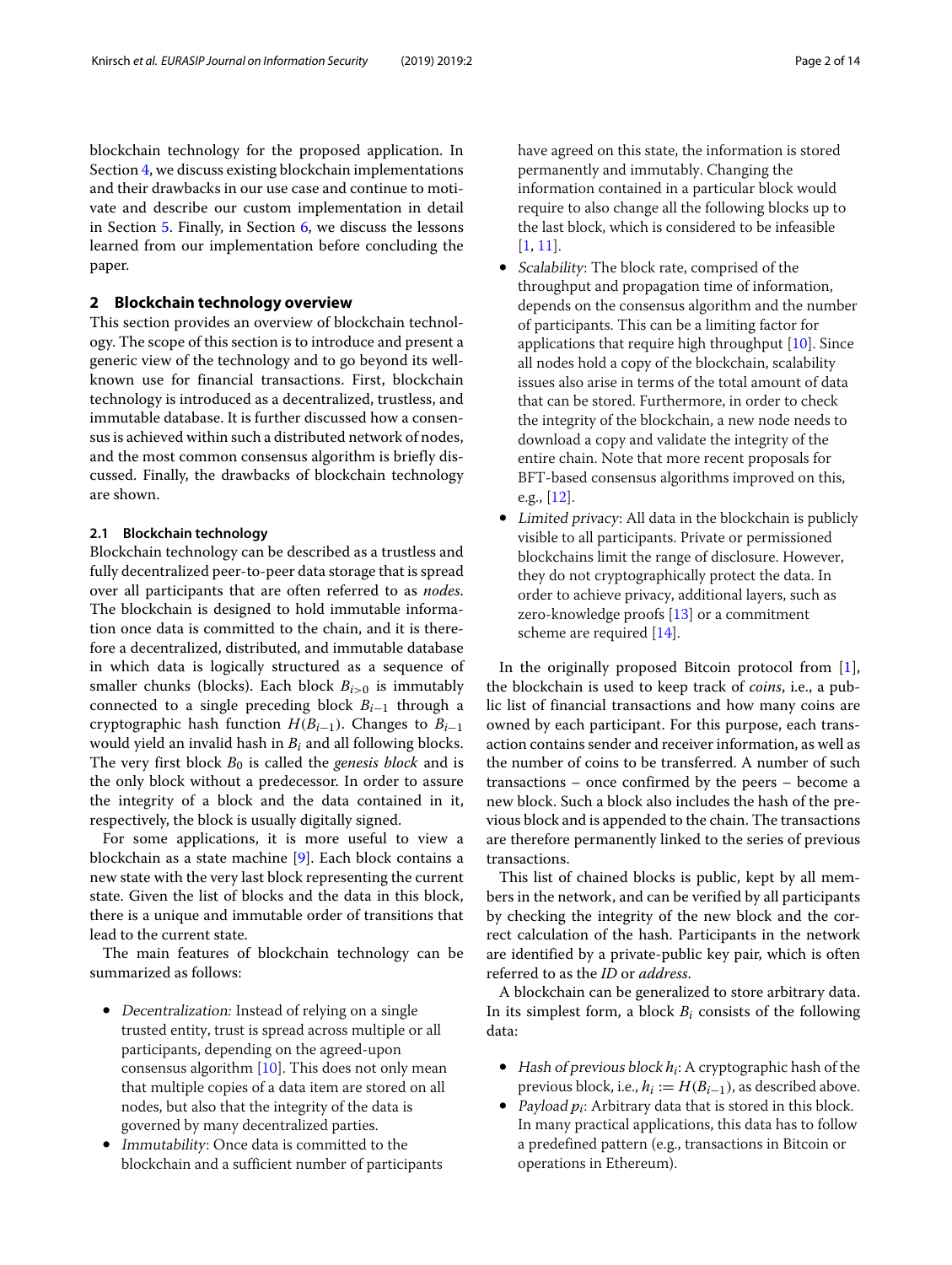• Signature *si*: A digital signature of the block data, i.e.,  $s_i = \sigma_{sk}(h_i|p_i)$ , signed with the secret key sk of the creator of the block. This signature can be verified by the public key pk.

In public blockchains, all participants can create and append new blocks. Once a new block is created and successfully linked to the chain, it is broadcasted to the network. If other participants receive such a new block and consider it to be valid (i.e., by verifying the signature, checking the hash, and checking the validity of the payload), they extend their local copy of the chain with the newly created block and eventually broadcast the block to other participants. If a block is invalid, it is discarded and does not become part of the chain.

Blockchains therefore boil down to the question of how to achieve consensus in a distributed network with potentially faulty participants. This is referred to as *Byzantine Fault Tolerance* (BFT), originally introduced in [\[15\]](#page-12-13), together with optimal algorithms for a variable number of adversaries, up to one third of the participants. This has been further investigated for asynchronous networks, such as blockchains, by many others, e.g., [\[11,](#page-12-9) [16\]](#page-12-14). It must be noted, however, that BFT algorithms for asynchronous networks are only practical up to about 1000 participants [\[17\]](#page-13-0) due to the incurred overhead of the cryptographic algorithms.

In  $[1]$ , a practical solution for achieving consensus in asynchronous networks of millions of participants and under the presence of Sybil attacks, where one attacker is in control of multiple nodes, is presented. Bitcoin requires synchrony among nodes to achieve consensus and uses the *Proof-of-Work* (PoW) algorithm. In order to consider a new block to be valid, the participant who initially provides this block has to prove that a significant amount of work has been spent for creating this block. The node therefore varies the input of a cryptographic hash function in order to get an output that has a certain pattern, e.g., a certain number of leading zeros. This becomes a computationally expensive problem by exploiting the preimage resistance of cryptographic hash functions [\[18\]](#page-13-1). Given such a hash function and its output  $h = H(m)$ , it is practically infeasible to find *m* for a given *h*. In order to incentivize nodes to verify transactions and append new blocks (and thus spend time computing time and energy), the effort is rewarded in the form of newly created coins, referred to as *mining reward*. The process of creating new blocks is therefore also referred to as *mining*.

In practice, branches may occur, where one or more nodes create new blocks at the same time. Commonly, the branch that contains more work, i.e., the longer branch, is considered to be the valid one. PoW therefore prevents malicious nodes from forging data or—in the case of crypto currencies—from spending the same coin twice, also referred to as the *double-spending attack*. In order to create a valid branch, a malicious subset of nodes must control at least 50% of the computing power in the network [\[1\]](#page-12-0). However, it is shown in [\[11\]](#page-12-9) that there is a theoretical threshold of only 33% for specific attacks. The 50% threshold is improved by [\[19\]](#page-13-2). Therefore, a blockchain does not require a single trusted party, but instead is trustless if at least half of the computing power used for creating and verifying blocks is spent by honest peers.

Furthermore, peers and transactions are pseudonymous in the sense that the sender and the receiver are only identified by their addresses and that a new pair of keys (and therefore a new address) can be created for every transaction. Further advances in blockchain technology are described in Section [4.](#page-4-0)

#### **2.2 Drawbacks**

Despite the advantages of decentralization, trustlessness, and immutability, there are two major issues with current blockchain technology—scalability and power consumption [\[10\]](#page-12-8). Scalability refers to the time needed for propagating, processing, and validating transactions. The higher the number of nodes is, the more limiting network bandwidth, overall storage space, and power consumption become.

The current power consumption (as of May 2018) of the Bitcoin network is approximately 70 TWh per year<sup>3</sup>. This is mainly caused by the approximately 35 exahashes per second (3.5  $\times$  10<sup>19</sup> H/s) which need to be computed for the PoW. Thus, for energy-sensitive use cases, using Bitcoin in its current state is not a sustainable approach.

#### <span id="page-2-0"></span>**3 Use case description**

In this section, we describe the use case for which we implemented our blockchain. We first describe the legal requirements which make a (technical) implementation of the use case necessary in the first place and provide a high-level description of the use case with all actors. Finally, we outline the reasons why a blockchain-based implementation is sensible and discuss related work.

#### **3.1 Legal requirements**

Solar energy plants allow generating electricity at customer premises. This additional energy can be consumed by the customer directly and thus reduces the household's total energy consumption. It also avoids feeding power into the public grid. If the amount of electricity generated exceeds the amount of electricity consumed, the excess energy has to be stored in (typically expensive) batteries or fed into the public grid, the reimbursements for which are often very small [\[20\]](#page-13-3).

This problem exacerbates for multi-party homes with shared solar energy plants, where the excess energy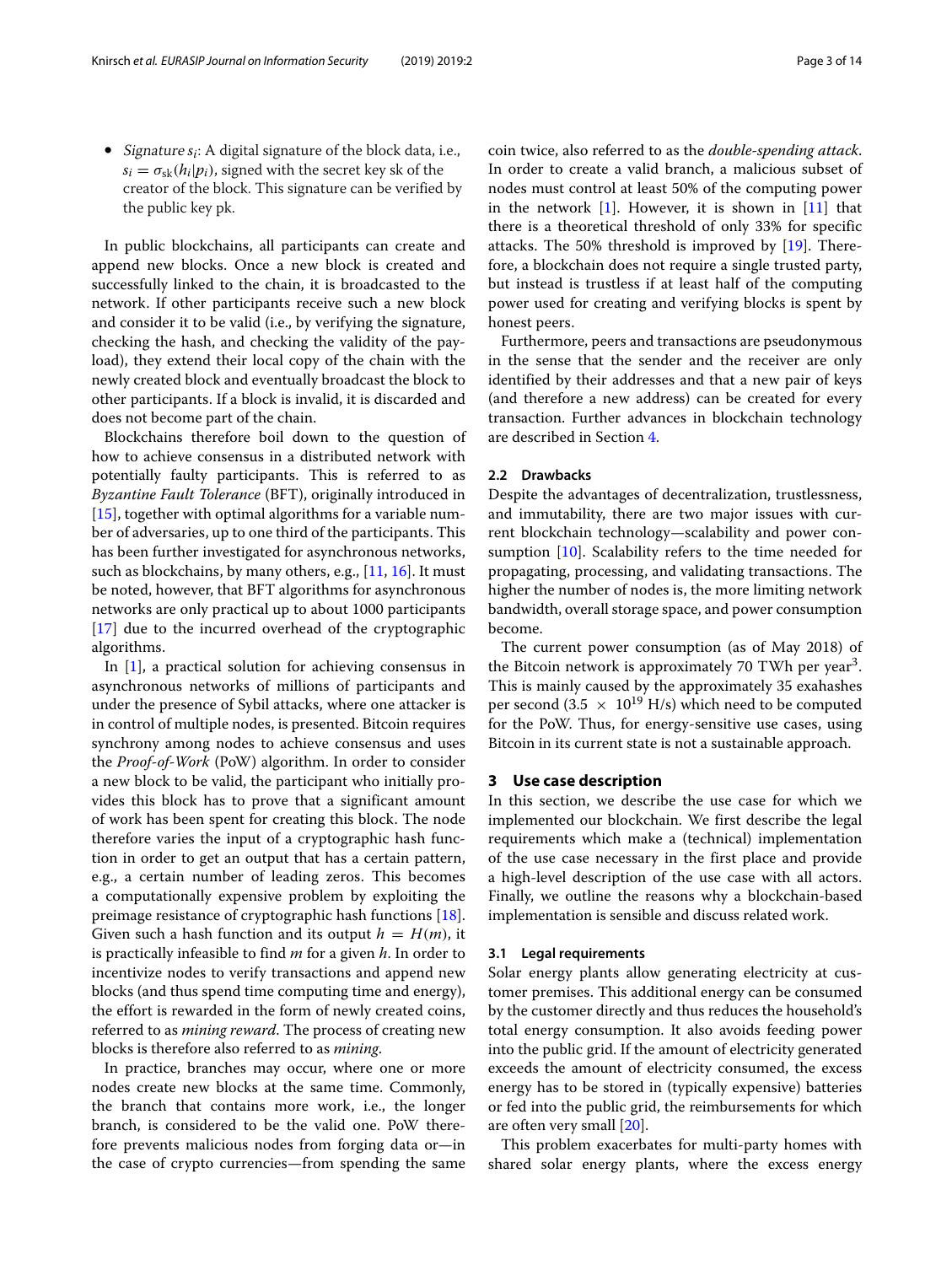of one party could be "transferred" to another instead of feeding into the public grid [\[21\]](#page-13-4), thereby reducing the energy costs for the receiving party. However, various legal aspects and technicalities have made such setups practically impossible [\[22\]](#page-13-5) until recently [\[21,](#page-13-4) [23\]](#page-13-6), despite the large number of multi-party apartment complexes and potential roof areas in urban regions [\[23\]](#page-13-6).

In 2017, legislation to enable energy "transfers" between parties of a shared photovolatic power plant has been introduced in both Austria [\[24\]](#page-13-7) and Germany [\[25\]](#page-13-8). In particular, § 16a ElWOG 2010 [\[26\]](#page-13-9) as of 2017 [\[24,](#page-13-7) [27\]](#page-13-10) as well as § 21, 21b and 21c EEG 2017 [\[25,](#page-13-8) [28,](#page-13-11) [29\]](#page-13-12) require that the energy provider considers "transferred" portions of electricity generation for each customer at 15-min granularity. More precisely, the participants agree on a distribution key for the energy generated by the shared solar power plant for each 15-min time slot of each day, which in turn reduces each participant's energy consumption accordingly.

#### **3.2 Conceptual overview**

For the implemented use case, two categories of actors exist—utility providers and customers. A group of customers is assigned to a shared photovoltaic power plant. Usually, this power plant is installed at a multi-party apartment building and each customer receives a certain percentage of the generated power. Customers further receive power from the grid and are therefore assigned to a utility provider.

For this work, it is assumed that participants who invested in a shared solar energy plant agree on a default distribution for their photovoltaic power, e.g., customer A, 20%; customer B, 20%; and customer C, 60%. For each 15-min interval, customers can then transfer their contributions independently and as desired, e.g., customer A transfers the full 20% to customer B for the next 16 time slots (i.e., 4 h).

If customers do not shift their portions, the default distribution applies. After each day or 96 time slots<sup>4</sup>, customers are billed based on their energy consumption from the grid, minus the power generation relative to the portions they were holding in each time slot. Note that customers cannot transfer more portions than they hold, but they can transfer portions they received. For instance, if, for one time slot, customer A transfers 20% to customer B (now holding 40%), customer B can— for this time slot transfer this portion entirely to customer C (then holding 100%).

In summary, customers agree on a distribution of shares for each 15-min time slot. This information is forwarded to the utility provider that individually bills each customer based on their energy demand and supply for each time slot.

#### **3.3 Use of blockchain technology**

The reasons for building this use case atop a blockchain are manifold. First, a global state needs to be stored that all parties agree on. Second, customers do not fully trust each other and malicious customers may attempt to double-spend their portions in order to profit. Third, there is no single trusted third party due to the number of stakeholders involved. Therefore, a private and permissioned blockchain is implemented. In [\[30\]](#page-13-13), the use case requirements for such a blockchain are defined as follows:

- Need for storing a state: For the desired use case, a global state representing the portions for each customer at each time slot needs to be stored.
- Dealing with multiple writers: Customers can transfer portions at any time, simultaneously.
- Always-online trusted third party cannot be used: Since each customer in the EU can choose their energy provider individually [\[31\]](#page-13-14), no utility provider can be considered trusted by all participants in the general case. Furthermore, customers in different locations do not share the same network operator. Thus, no trusted third party can be appointed.
- All writers are known: Initial portions of photovoltaic power are assigned to customers. All customers trading in the network are therefore known and need to be verified for billing.
- Not all writers are trusted: Malicious users are assumed to maximize their shares, i.e., try to double-spend portions.
- Public verifiability is not required: The distribution of shares only needs to be verified by other participants within the network and the energy providers. The latter need to observe valid states, i.e., no more than 100% of the portions are assigned in total.

In our private and permissioned blockchain, a consortium of energy providers and network operators assigns permissions to new customers. These permissions allow customers to interact, i.e., read from and write to, the blockchain, similar to [\[32\]](#page-13-15). A revocation process ensures that inactive users no longer participate in the blockchain.

#### **3.4 Related work**

Due to the novelty of the legislature regulating the realization of our use case, related work is sparse. Apart from literature on energy trading in general, as outlined below, we are not aware of any publications which specifically describe blockchain-based implementations to record transferred photovoltaic energy portions as in our use case at the time of writing (May 2018).

Blockchain-based solutions to trade energy between households have been proposed. In [\[33\]](#page-13-16), a Bitcoin-based application is described which allows for energy trading, but comes at the cost of requiring micropayments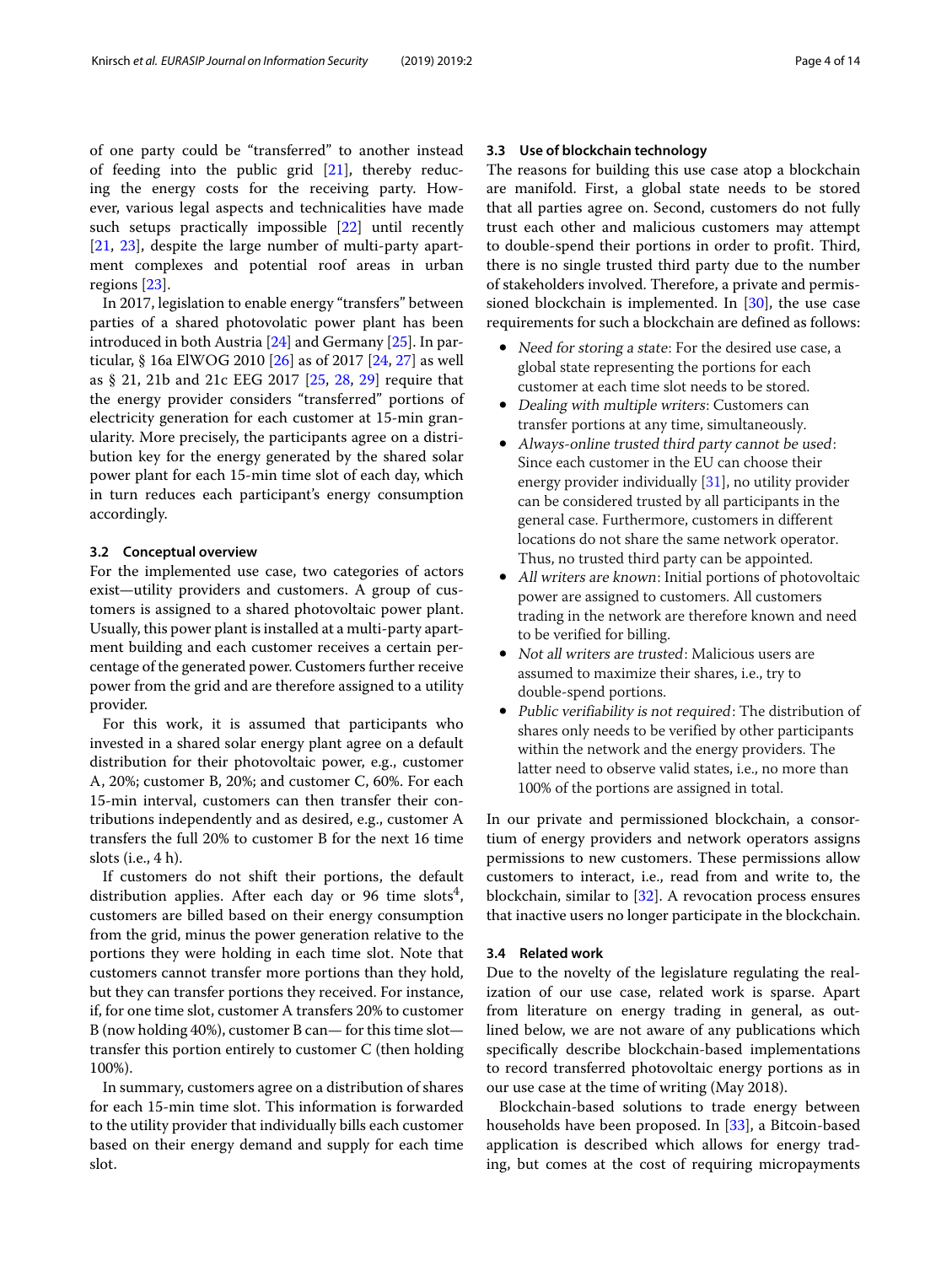for transactions as well as the general limitations of the Bitcoin network such as transaction speed. Even though they simulate solar energy production and support partial transfer of energy, the transaction costs of their protocol are impractically high for a use case such as ours.

In [\[34,](#page-13-17) [35\]](#page-13-18), a custom cryptocurrency for local energy trading is proposed which changes its monetary value based on demand and supply. It allows "reserving" a certain amount of power for consumption at a future point in time at the current market value. Our use case does not require this feature since the prices are set by the energy provider and individual customers can only transfer portions, but not negotiate prices. Furthermore, the proposal of a custom cryptocurrency by itself is not sufficient to implement trading in practice, as opposed to our realworld implementation. Similarly, the concept presented in [\[22\]](#page-13-5) proposes a private blockchain to handle local energy trading, but rather focuses on trading aspects and the market setup instead of presenting insights from an implementation.

Other blockchain-based approaches include [\[6,](#page-12-4) [7,](#page-12-5) [36\]](#page-13-19). While [\[36\]](#page-13-19) focuses on machine-to-machine trading of energy in the context of the Chemical industry, [\[6\]](#page-12-4) and [\[7\]](#page-12-5) trade actual monetary units similar to [\[33\]](#page-13-16). In contrast, in our work, the blockchain is only used to represent portions, i.e., percentages of ownership for photovoltaic energy production for each time slot. Billing data is therefore never released publicly, but processed within the utility's premises—the individual customers receive their receipt along with the regular power bill.

Further related work on local energy trading without blockchains is presented, e.g., in [\[37,](#page-13-20) [38\]](#page-13-21). They assume trading processes via agents, but require a stockmarket-like exchange. Such a centralized trusted party (at neighborhood- or provider-level) is not required in our use case due to the security guarantees of blockchains.

#### <span id="page-4-0"></span>**4 Available implementations**

For implementing the private and permissioned blockchain, a number of available implementations were considered. The following sections describe the relevant implementations and our reasons for not choosing them. Table [1](#page-5-0) summarizes the properties of these implementations, as well as of ours at the time of selecting basis implementations (September 2017).

#### **4.1 Bitcoin**

Bitcoin [\[1\]](#page-12-0) and its client *Bitcoin Core*<sup>5</sup> are designed to handle financial transactions. Even though it is possible to include small amounts of meta data in each block, the limited available space as well as the low throughput and high delay of the Bitcoin network make it unsuitable for storing any significant amount of meta data [\[4\]](#page-12-2).

A private Bitcoin network would be more suitable for our case—the meta data size limits as well as the throughput could be increased. This would also allow zero-cost transactions. However, the consensus algorithm of Bitcoin only deals with double-spending of Bitcoins, not portions of photovoltaic power. Modifying this algorithm would be possible, but the design of Bitcoin does not fit the use case well. For example, new Bitcoins are generated with new blocks, whereas, for our use case, balances for each time slot must be available regardless of the block rate.

Thus, we deemed the modifications to Bitcoin and its most popular implementation to be infeasible. The effort to modify the existing source could would very likely exceed the effort of implementing a blockchain from scratch. The same is true for ByzCoin [\[39\]](#page-13-22), which uses a BFT-based consensus algorithm, but is otherwise comparable in design.

#### <span id="page-4-1"></span>**4.2 Ethereum**

Ethereum [\[9\]](#page-12-7) allows implementing *smart contracts* in various programming languages, e.g., Solidity<sup>6</sup>. Such smart contracts are capable of representing practically arbitrarily complex transactions. These are not limited to financial transactions as in Bitcoin, but allow for representing states and state changes as required by our use case.

Despite Ethereum's flexibility, previous research found that even smart contracts of modest complexity are relatively expensive [\[14\]](#page-12-12). Furthermore, frequent changes in the cost structure of executed operations as well as changes in the exchange rate to  $Euros<sup>7</sup>$  make costs unpredictable [\[40,](#page-13-23) [41\]](#page-13-24).

Even though the cost issue could be eliminated by using a private blockchain, the complexity of Ethereum exceeds the requirements for our use case by far. Whenever a value needs to be stored in a smart contract, a modified Merkle Patricia Trie is updated, which is relatively timeconsuming, as has been shown in  $[42]$ . In addition, it has been shown that this leads to a slow speed of execution when the volume of data increases, which is detrimental for our use case, especially from the users' perspective.

#### **4.3 MultiChain**

MultiChain [\[8\]](#page-12-6) is a private and permissioned blockchain implementation. Like Bitcoin, it is primarily focused on financial transactions and thus the consensus algorithm would have to be modified significantly. Although this is likely easier than it is for Bitcoin, MultiChain's currently supported platforms are a major limitation for our use case.

At the time of writing (May 2018), MultiChain is only supported on 64-bit systems and has several related software dependencies<sup>8</sup>. Furthermore, the current documentation indicates that only x86-64 CPU architectures are supported explicitly, which excludes low-power and low-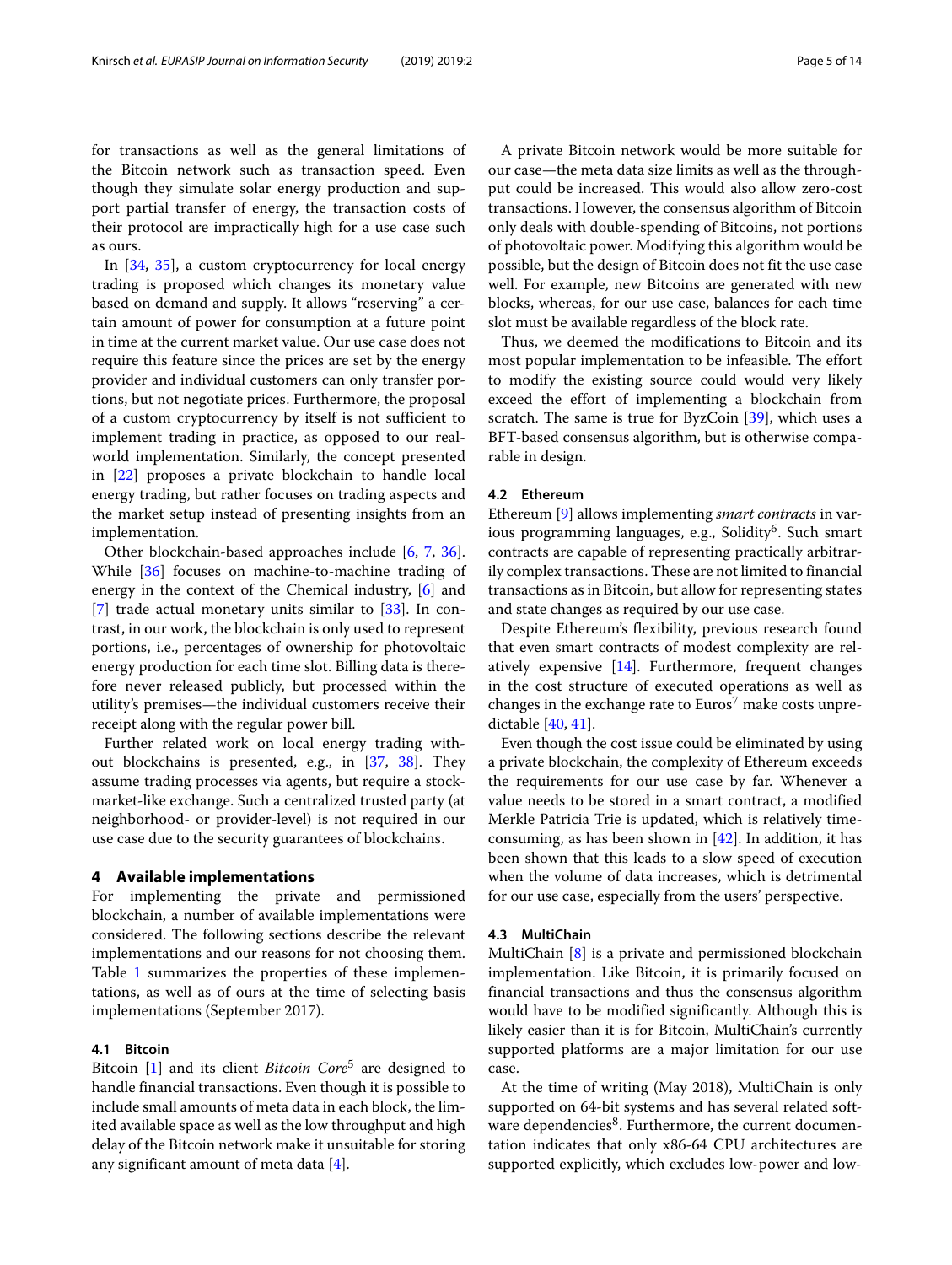| Name                 | Consensus  | Permissioned | Limitation                                  |
|----------------------|------------|--------------|---------------------------------------------|
| Bitcoin              | PoW        |              | Extent of modifications infeasible          |
| Ethereum             | PoW        |              | Complexity exceeds requirements             |
| MultiChain           | PoW        |              | Limited to high power consumption platforms |
| OpenChain            | PoA        |              | PoA algorithm not suitable for use case     |
| Hyperledger Sawtooth | Dynamic    |              | Not mature at time of evaluation            |
| Hyperledger Fabric   | Dynamic    | $\checkmark$ | Known security flaws                        |
| <b>HAWK</b>          | PoW        |              | Implementation not available                |
| Corda                | PoA        |              | PoA algorithm not suitable for use case     |
| Tendermint           | <b>BFT</b> |              | Not available at time of evaluation         |
| Stellar              | <b>BFT</b> |              | Not mature at time of evaluation            |
| EOS                  | <b>BFT</b> | $\checkmark$ | Not mature at time of evaluation            |
| <b>NEO</b>           | <b>BFT</b> |              | Complexity exceeds requirements             |
| OmniLedger           | <b>BFT</b> |              | Not available at time of evaluation         |
| <b>ByzCoin</b>       | <b>BFT</b> |              | Extent of modifications infeasible          |
| This work            | PoW*       | $\checkmark$ | Requires tamper-proof hardware <sup>†</sup> |

<span id="page-5-0"></span>**Table 1** Comparison of available implementations and their properties at the time of selecting basis implementations (September 2017) and our work for comparison

<sup>∗</sup>See Section [6.](#page-8-0) †This is a requirement for electricity meters in the energy domain; see Section [5](#page-6-0)

costs hardware such as the Raspberry Pi, which is based on ARM.

Even though it is possible to emulate x86-64 instructions on a Raspberry Pi, the possibilities are limited and the overhead is significant. One of the most prominent options for emulation, *QEMU*9, offers x86 support, but only limited x86-64 support<sup>10</sup>. Using an x86-64 platform is not an option due to the price—Up Squared<sup>11</sup>, for example, which is one of the most similar to the Raspberry Pi, costs about six times as much<sup>12</sup> with a CPU power consumption that is more than ten times as high $13,14$ .

As power consumption and price are main criteria in our use case, we use Raspberry Pis without the overhead of simulating x86-64 architecture on it. Thus, we cannot use MultiChain to base our implementation on.

#### **4.4 OpenChain**

OpenChain<sup>15</sup> is a private blockchain designed to be efficient in terms of energy consumption, network communication, and block rate. It is therefore built on a client-server model rather than a peer-to-peer network and uses proof of authority instead of proof of work as a consensus algorithm. Since the objective of this work is to build a decentralized and trust-less model, a centralized approach such as implemented by the proof of authority consensus algorithm in OpenChain cannot be used. Nominating a designated authority that validates transactions would contradict the desired security and trust properties. The same holds for all blockchains which use Proof of Authority (PoA) to achieve consensus, e.g., Corda [\[32\]](#page-13-15).

#### **4.5 Other implementations**

Hyperledger<sup>16</sup> allows operating private blockchains. However, at the time of selecting implementations (September 2017), Hyperledger Sawtooth<sup>17</sup> had not yet reached version 1.0 and uses a storage structure similar to the one of Ethereum. As described in the Section [4.2,](#page-4-1) this structure is not suitable for our use case due to processing time. Hyperledger Fabric has not been chosen since it is insecure in case single nodes act maliciously [\[43\]](#page-13-26).

HAWK [\[44\]](#page-13-27) is a privacy-preserving blockchain. However, at the time of writing (May 2018), no implementation is available $^{18}$ .

In addition, there are several blockchain implementations that use BFT as a consensus algorithm, e.g., Tendermint<sup>19</sup>, Stellar [\[45\]](#page-13-28), EOS<sup>20</sup> and OmniLedger [\[46\]](#page-13-29). However, at the time of selecting implementations (September 2017), the aforementioned solutions were either not available (Tendermint, OmniLedger) or had not yet released a stable version (Stellar and EOS). In contrast, the BFT-based NEO blockchain<sup>21</sup> can be considered stable enough, but its complexity, which allows to execute smart contracts similar to Ethereum, exhibits the same issues as the latter (see above).

Due to the specific requirements of our use case and in order to get insights into the full cycle of blockchain development and implementation, we decided to build our own custom blockchain tailored to the particular legal requirements and needs for sharing percentages of solar power plants.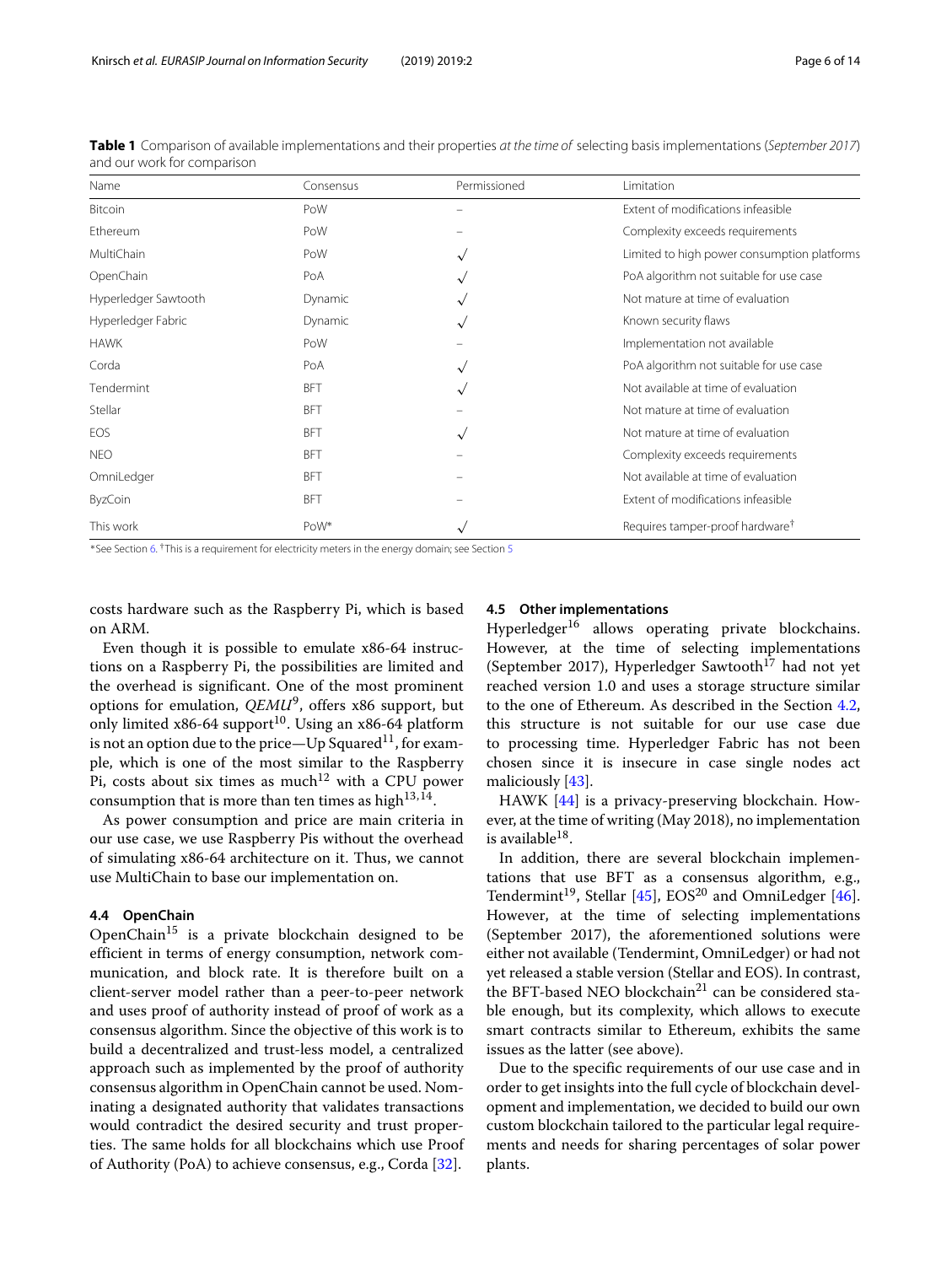<span id="page-6-0"></span>In this section, we describe our implementation. First, we give an overview of our system. Second, we go into detail for each of the three core components—the nodes, the clearing server, and the smartphone app. Finally, we discuss our network setup which guarantees that only qualified participants can actually interact with the rest of the network.

The implemented solution is currently in use in two locations operated by different energy providers and network operators—the Austrian Smart Grid Model region Köstendorf in Salzburg<sup>22</sup> and Böheimkirchen in Lower Austria<sup>23</sup>.

#### **5.1 Overview**

Figure [1](#page-6-1) shows our system and its main components. Each participant has a node installed in their home which runs the blockchain node software as well as a portable app which allows sending commands to the node, in particular to send and receive portions of solar energy. All nodes are interconnected via the Internet, albeit within a virtual private network (VPN), so that they can communicate with one another despite not using public IP addresses. At each utility's premises, there is a clearing server installed. It is connected to a node listening on the blockchain and reading the portions of the utility's customers in order to calculate the net energy consumption of each participant.



<span id="page-6-1"></span>app, and a conceptual view of the blockchain. Each customer possesses an app that is connected to a node (for sending new transactions and receiving confirmations) and to the clearing server (for billing). New transactions (denoted as Tx) reside in a pool of unconfirmed transactions until they are mined by a node and appended to the blockchain. The clearing server retrieves data from the blockchain and sends billing information to the customers' smartphone apps

This information is also fed back to each user through the app.

The following sections describe the design of the nodes and the network. While the interface of the blockchain is described, the details of both the clearing server and the app are not within the scope of this paper. Thus, they are only described briefly.

#### **5.2 Nodes**

The nodes are implemented in Java 8 and designed to run on Raspberry Pi 2 Model B. This hardware was chosen due to its general availability, ease of use, and little energy consumption, which closely resembles the hardware capabilities of a smart meter [\[47\]](#page-13-30). The device will be sealed and installed in the customer premises, as is legally required for electricity meters [\[48\]](#page-13-31). For the prototypical implementation of this use case, there are no specific performance requirements, but cost and proximity to legal requirements is of the essence. Given the relatively low retail prices<sup>24</sup> and the availability of well-tested software<sup>25</sup>, the Raspberry Pi is a reasonable choice as a platform.

Figure [2](#page-7-0) illustrates the fundamental architecture of our node implementation. The internal state of a node is represented by two main data structures—a tree and a state table. The tree stores a representation of the blockchain as currently seen by the node, and the state table is a tabular view of time slots and the corresponding portions for each customer. The latter is extracted from incoming valid transactions. On startup, the node reads the last persisted state from disk and initializes the internal tree data structure, which represents the blockchain, as well as the state table and connected auxiliary data structures. After that, it starts the watchdog for the server threads to listen for incoming messages from other known participants.

It also starts the mining thread which processes unconfirmed transactions and combines them to blocks which are appended to the tree data structure. The list of unconfirmed transactions as well as other internal auxiliary data structures is not depicted in Fig. [2](#page-7-0) for clarity.

The mining thread is an infinite loop that waits for unconfirmed transactions, checks their integrity and validity, and then creates a new block. A block is considered valid if the numeric interpretation of its cryptographic hash (SHA-256) is below a predefined threshold. This is a slightly adapted version of the proof of work consensus algorithm proposed in  $[1]$ . In our use case, every node is a sealed hardware device provided by the network operator upon registration in the network. In this realization of the PoW, every node has the same hash rate. Upgrading to more powerful mining devices is not possible, which makes the 51% attack hard, since a collusion with half of the network is unlikely in practice.

When mining succeeds, the mined block is distributed to other known nodes through client threads. Similar to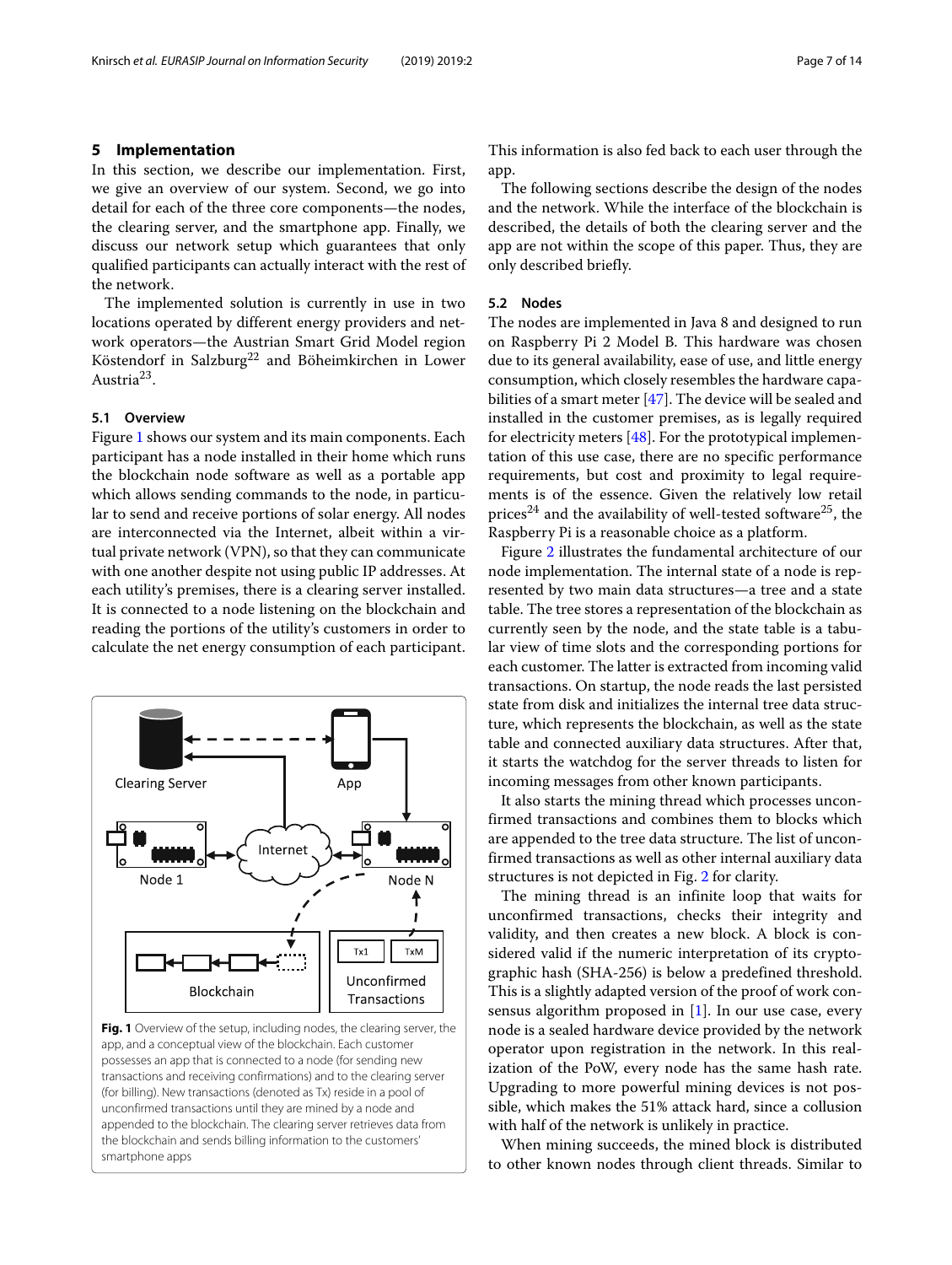

<span id="page-7-0"></span>the server threads, there is one thread per peer, which avoids delays due to permanent or temporary unreachability of other nodes. Watchdogs make sure that connection timeouts or remote failures lead to a re-initialization of the corresponding connection. Note that there is no mining reward as each node's incentive to spend resources is to operate a trustless network without a centralized party such as the energy provider.

The central tree data structure representing the blockchain is read from and written to by all threads concurrently. This requires the use of concurrent programming paradigms [\[49\]](#page-13-32), which are simplified by Java 8's concurrent data structures for the auxiliary lists and hash maps as well as atomic primitive types like counters<sup>26</sup>. Under the absence of a concurrent tree class, an append-only blockchain is implemented as a custom tree data structure. The state of the tree is persisted using Java's serialization  $API^{27}$ , and the state table is stored in an SQLite<sup>28</sup> database. Keeping a persistent tree reduces runtime memory usage by having only a small portion of the tree in the internal memory and by loading branches and blocks from the disk only if needed.

In order to achieve a consensus with all nodes, blocks and transactions need to be valid before actually being stored in the tree. Both incoming blocks from other nodes and blocks for mining undergo a conformity check before being appended and broadcasted, respectively. This is a two-stage check for (i) block integrity and (ii) transaction validity. For checking the block integrity, the signature of the block is checked and the hash of the block is recomputed. Then it is verified whether the block hash satisfies the currently active difficulty level and whether the block is appendable to the current tree. Checking the transaction validity is a more complex process that works as follows:

1 Append the block temporarily to the tree and check whether this block changes the longest chain.

- 2 If the longest chain has changed, find the first common parent node for the branch of the previous longest chain and the current longest chain; otherwise proceed with step 5.
- 3 Temporarily revert all transactions (i.e., remove them from the state table) from the previous branch up to the common ancestor (parent) node.
- 4 Process all transactions from the current longest branch starting from the common ancestor node.
- 5 If a single transaction in the newly added block is invalid (e.g., due to double spending or unknown recipients), the whole process is reverted and the new block is discarded.

After a block has been appended successfully (or discarded in case of an invalid block), the longest chain and the state table represent the current state of the system, i.e., all portions of all participants for all possible time slots. For convenience, this information can be queried by others, e.g., the smartphone app and the clearing server through the node's API.

#### **5.3 Clearing server**

Billing is one off-chain by a clearing server. One instance of this server is operated by each utility provider. In our use case, there are currently two clearing servers active. Note that, while the clearing server is an essential component for this use case, it is not required for running the blockchain itself. It guarantees that the billing process of each utility is handled off-chain and by each utility individually.

To feed the billing process, the clearing server uses the node's API to request the currently known distribution of portions. The portions held by each customer for each time slot are then used for billing. Therefore, the customers' energy consumption and energy production (as read from the smart meters) is mapped to their respective portions. The resulting value in kWh and monetary units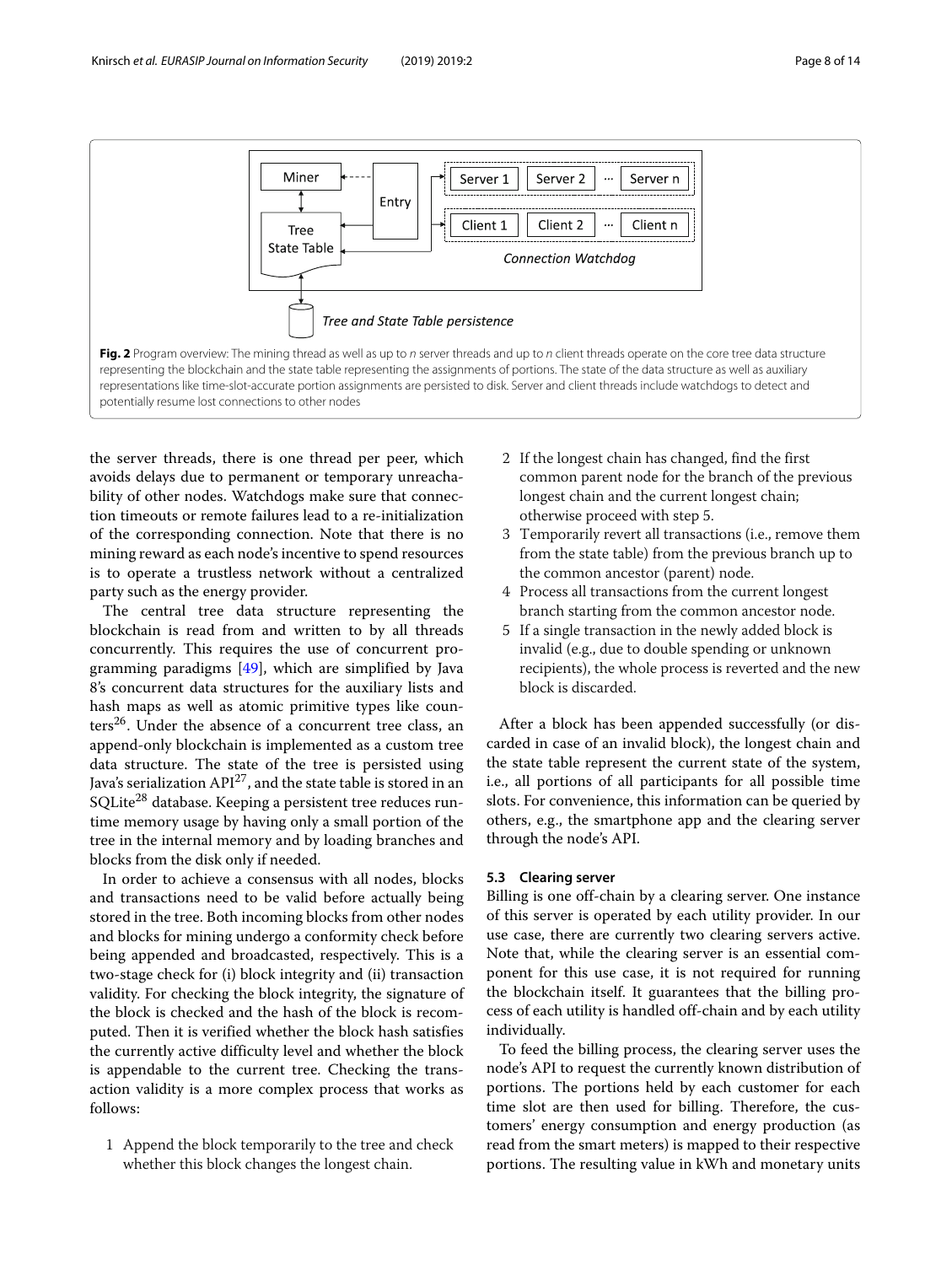is displayed to the customer in the app. The details of the mapping, the meter readings, and the internal billing are out of scope for this paper.

#### **5.4 Smartphone App**

For user interaction, a smart phone app is provided to the customers. The app focuses on a high degree of usability and on being an abstraction layer between the underlying complexity of the blockchain and the high-level customer interaction. The app is connected to a node and the clearing server of the customer's utility provider. The connection to the node is used for sending new transactions to the network and for receiving information about incoming portions. The app therefore requests a list of blocks from the longest chain and filters the contained transactions for those related to the respective customer. These transactions are visualized so that the customers can see for each point in time how many portions they hold.

#### **5.5 Network setup**

Nodes communicate with each other, the app and the clearing server over TCP/IP and XML messages on the application layer. Using a text-based protocol allows for easy debugging and an illustration of messages which is suitable also for non-technical people. This is an important aspect of this work, where the abilities of blockchain technology are observed in a practical setting.

The node's API defines four main types of messages: (i) Block, (ii) Transaction, (iii) Utility Transaction, and (iv) Status. Block messages can either propagate a newly mined block or be the response of a block request from another node. Transaction messages are sent by the smartphone app and initiate a new shift of portions. Utility transaction messages are sent by dedicated clients, e.g., the clearing servers of each utility that have the permission to setup and create new photovoltaic power plants and assign customers and default distributions to these power plants. Status messages are used for displaying the node status to customers as well as for debugging purposes. Internally, the XML for blocks and transactions is serialized from and deserialized to Java objects.

All communication links between nodes as well as between the node and the app are secured with TLS v1.2 using a hybrid encryption scheme based on Elliptic Curve Diffie-Hellman key exchange and AES-256 with CBC [\[50\]](#page-13-33). In order to reduce the overhead for communication, there is no authentication on the TLS layer. However, this does not weaken the security since all messages (most importantly blocks and transactions) are signed by their respective sender. In a permissioned blockchain, such as ours, the public keys of all nodes are known to one another and messages with invalid signatures are discarded.

The communication link between the clearing server and the app uses out-of-the-box HTTPS with authentication and encryption. All components of our system—the nodes, the clearing servers, and the apps–communicate over a virtual private network (VPN). Since the nodes are placed on customer premises, where unchanging public IP addresses are not guaranteed and network address translation (NAT) is common, the VPN simplifies communication on the network layer.

#### <span id="page-8-0"></span>**6 Outcomes**

In this section, we outline what we have learned from implementing our own blockchain as described in the previous section. We focus on the main take-aways which are noteworthy due to their unexpectedness and/or their value for others who plan on implementing their own blockchain.

#### **6.1 Scalability can be improved with BFT**

After the real-world testing of the implemented blockchain had started in June 2018, we learned that there is a more viable alternative to the implemented PoW algorithm for a small number of users. Since software in the energy domain that runs in the customers' premises is required to be certified and usually operates on sealed hardware, an in-place upgrade would have been neither feasible nor practical.

Due to the private and permissioned nature of the blockchain, in the implementation of the nodes (see Section [5\)](#page-6-0), mining is used to prevent Sybil attacks, which would give the attacker an unfair advantage. In addition to the permissioned nature, in our setup, all devices have the same computing power and need to be tamper-proof. Thus, such an attack is not feasible. Consequently and due to the small number of nodes, PoW is not needed and could be replaced by more lightweight approaches, such as BFT consensus algorithms.

BFT consensus algorithms are a better choice for networks with about 1000 nodes or less [\[17,](#page-13-0) [39\]](#page-13-22). In our test case, there are less than 1000 users and thus less than 1000 nodes. However, since our implementation is designed as a prototype for a more general solution, houses with significantly more than 1000 parties must be considered. For example, the *Autobahnüberbauung Schlangenbader Straße* in Berlin, Germany, has more than 2000 apartments <sup>29</sup>, where BFT would likely be infeasible.

After releasing our implementation for real-world testing in June 2018, there appeared new works that resolve the aforementioned limitations of BFT and provide better scalability through sharding, e.g., [\[46\]](#page-13-29).

#### **6.2 TLS handshakes introduce significant delays**

In our first prototype, we used unencrypted connections to test the basic communication functionality of our net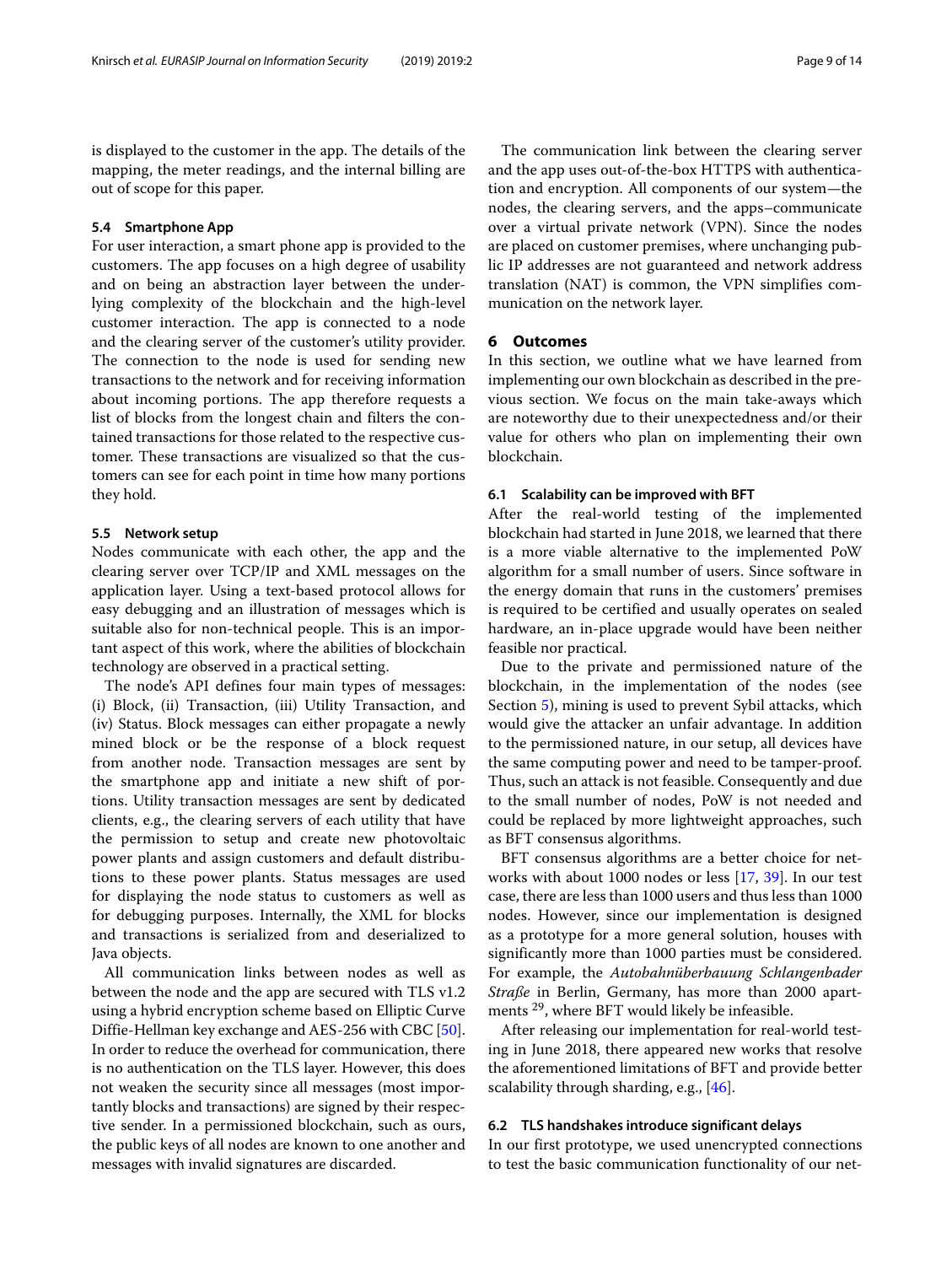work. When we switched to encrypted connections with TLS [\[51\]](#page-13-34), we noticed significant delays despite the small amount of (test) data to be encrypted. The issue practically disappeared when the connections were kept open. This indicated that the initial connection between two nodes, i.e., the TLS handshake, was taking longer than expected.

We decided to measure this for our setup, i.e., two Raspberry Pis 2 Model B with Raspbian establishing Javabased SSLSocket connections with TLS v1.2. We use a local Gigabit Ethernet network with a Netgear GS108 gigabit switch between the nodes to keep the propagation delay low. To measure the handshake delay, we open a connection from one node to another and close it immediately after successfully connecting. This is performed for both regular sockets and TLS sockets. We use the built-in System.nanoTime() command to measure the execution time on the sending node (i.e., the one that opens a connection) and repeat the experiment 1000 times.

Figure [3](#page-9-0) shows the connection times in milliseconds for regular sockets and TLS-based sockets. It is clear that the handshake, in particular the key exchange, requires about as much time as the unencrypted connection does in total. This makes the delay of a TLSbased socket double that of a regular socket. In our use case, this is still acceptable, but needs to be taken into consideration during debugging when configuring timeouts.

#### **6.3 AES-256 is disabled in Java 8 by default**

Due to export restrictions<sup>30</sup>, Java 8 imposes a limit on the cryptographic key sizes by default. For example, AES is limited to  $128 \text{ bits}^{31}$ , meaning that AES-256 is not available. To work around this limitation, strong cryptography has to be enabled explicitly.

The official solution proposed by Oracle is to install the *Java Cryptography Extension (JCE) Unlimited Strength Jurisdiction Policy Files 8* by overwriting two policy *jar* files $32$ . For a system-wide Java Runtime Environment (JRE) installation like in our case, this requires *root* privileges which make deployment more difficult and introduce an error source for JRE updates and system resets when the policy files are not overwritten, requesting AES-256 encryption will fail.

A more flexible, albeit unofficial solution is to remove the restrictions on strong cryptography via reflection<sup>33</sup>. This does not require *root* privileges and can be performed during startup of the node implementation. However, JRE updates might break the functionality as the internals might change between JRE versions without prior notice<sup>34</sup>.

Circumventing cryptographic restrictions to achieve an adequate level of security is undesirable. However, from a practical point of view, it is more convenient than to re-implement the nodes in another runtime environment or programming language. Nonetheless, we would like to point out that Java might not be the best choice for implementing blockchains with strong cryptography. Assuring

<span id="page-9-0"></span>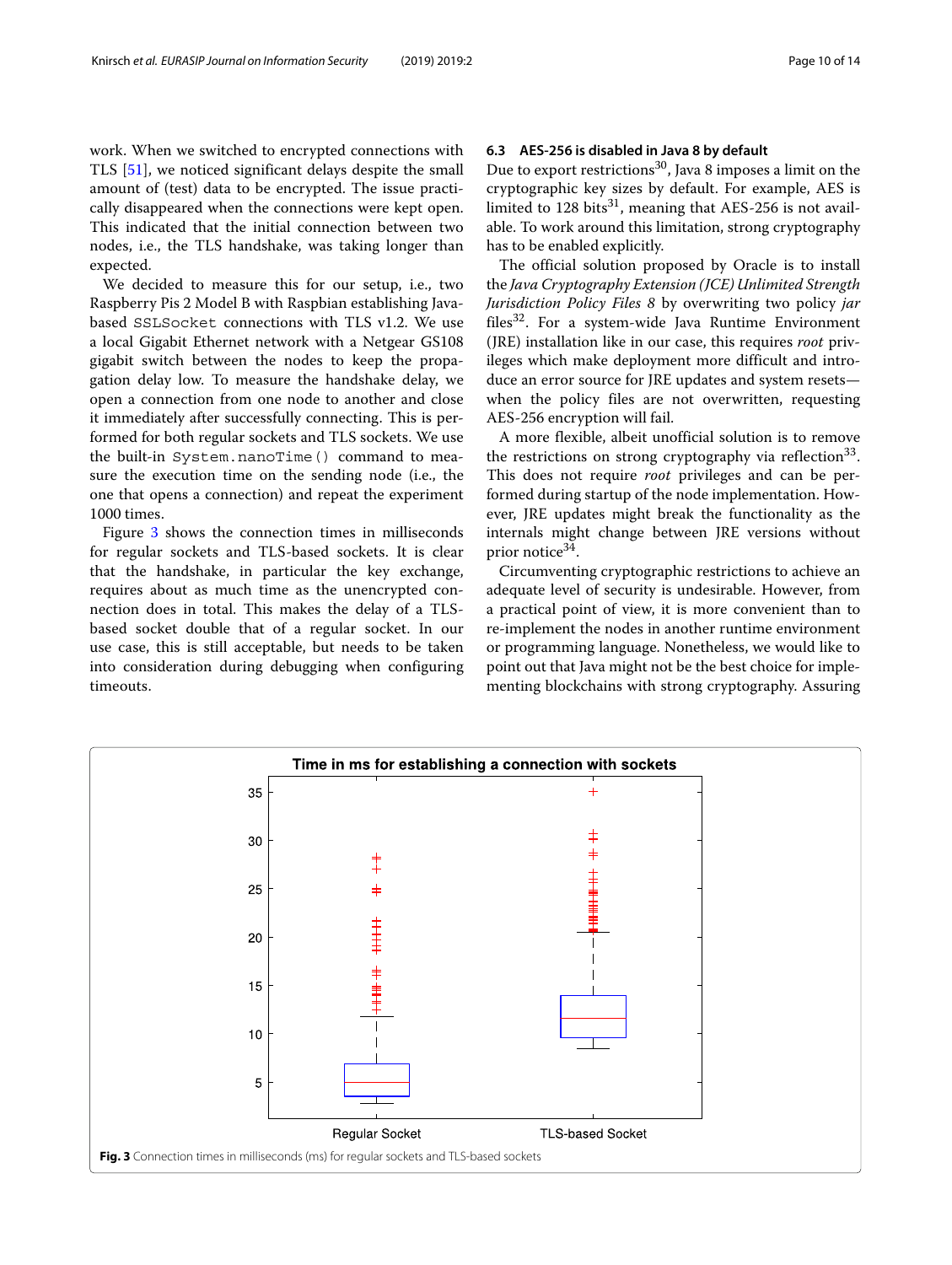the latter on all devices in the network is hard and errorprone, since fallbacks to AES-128 or other algorithms might significantly weaken the security of node-to-node communication.

#### **6.4 One communication thread is not enough**

When we initially designed the peer-to-peer communication for our node implementation, we dedicated one thread to handle all the messages to be sent to the node's peers. This means that one thread with a message queue would process the messages to be sent one by one and other threads, e.g., the miner, would place the messages to be sent in this queue. In a small and stable network, this works fine. However, when connections are lost or the number of nodes is larger, communication can slow down significantly or even come to a halt.

When a connection is lost, the timeout can take several seconds to be noticed by the transport layer. In the meantime, the communication thread waits for a reply or a timeout and is not able to process other messages from its queue. This leads to the remaining nodes not receiving further messages until the timeout is noticed. Communication is slowed down significantly if timeouts occur often, e.g., when a node has an unstable network connection or is offline.

Similarly, when the number of nodes increases in a stable network, the message queue fills up because each message transmission is synchronous and the time required to send messages exceeds the time it takes to mine a new block.

Note that a single-threaded messaging implementation is also a security liability. An attacker could deliberately cause connection timeouts and pre-mine blocks which deliberately exclude certain transaction. Having the longest chain and sustaining it by further deliberate timeouts can postpone valid unconfirmed transactions indefinitely.

To avoid these issues, we implemented one communication thread per peer, each with its own message queue, as outlined in the previous section. Since timeouts on one connection do not influence the other threads, the latter can still make progress independently. However, having one thread per peer increases runtime overhead in terms of memory consumption and scheduling. In our use case, the number of peers is small enough so that this is not an issue. In larger networks, however, Raspberry Pis might not be sufficient to handle the large number of communication threads.

Bitcoin relays transactions to all of its peers, the list of which is changing through a discovery process and is lim-ited to 8 peers per node [\[52\]](#page-13-35). This number is similar to the total number of clients in our network. Ethereum follows an approach similar to Kademlia<sup>35</sup> for peer discovery and each node has a configurable maximum number of peers.

#### **6.5 Resynchronization is hard**

Sometimes nodes get out of synchronization due to temporary network failures or due to a huge number of concurrent messages. Incoming blocks are then not appendable to the chain since one or more blocks between the last appended block and the incoming blocks are missing. In this case, a backup algorithm is used that eventually triggers a resynchronization with neighboring nodes.

The resynchronization algorithm for our blockchain implementation works as follows: Once a node receives a block that cannot be appended due to missing blocks in between, it queries the sender of that block for the missing blocks. Additionally, the hash of the last known block of the unsynchronized node is submitted in order to allow the receiver to check whether it can serve the request, i.e., sender and receiver are on the same longest branch. If the requested node does not reply (or cannot reply), the block is discarded and the node proceeds with normal operation. Similarly, if the requested node replies with invalid or unappendable blocks, synchronization with this node is aborted to prevent the node from being locked by a malicious actor.

All these actions are performed synchronously and in a blocking function. This assures that the node is always in a defined state while synchronizing and that threads are not blocked by incoming transactions or not actively requested incoming blocks. Note that our design of separate client and server threads (see above) allows for concurrent operations and communication with all remaining nodes.

Initially, we designed an algorithm that picks a random node and requests the missing blocks for synchronization. This was handled completely asynchronously, i.e., after sending the request, the other node sent blocks and they were treated just as if they were normal incoming blocks broadcasted by this node. If the list of unappendable blocks was still growing, an exponential backup was triggered that increased the window of requested blocks. This allowed to reuse already included features for resynchronization and did not pose much overhead to the requesting node.

While this simple algorithm is sufficient for small networks and low block rates, it fails if blocks are generated at a higher frequency. In this case, nodes get out of synchronization more likely and multiple nodes that are not synchronized themselves try to find a new consensus with each other. This additionally floods the network with blocks and causes even more unsychronized states.

The source code of our implemented blockchain will be made available for research purposes.

#### **6.6 Idle chains are a security liability**

Blockchains like Bitcoin and Ethereum see a constant stream of new transactions to fill up their blocks $36$ ,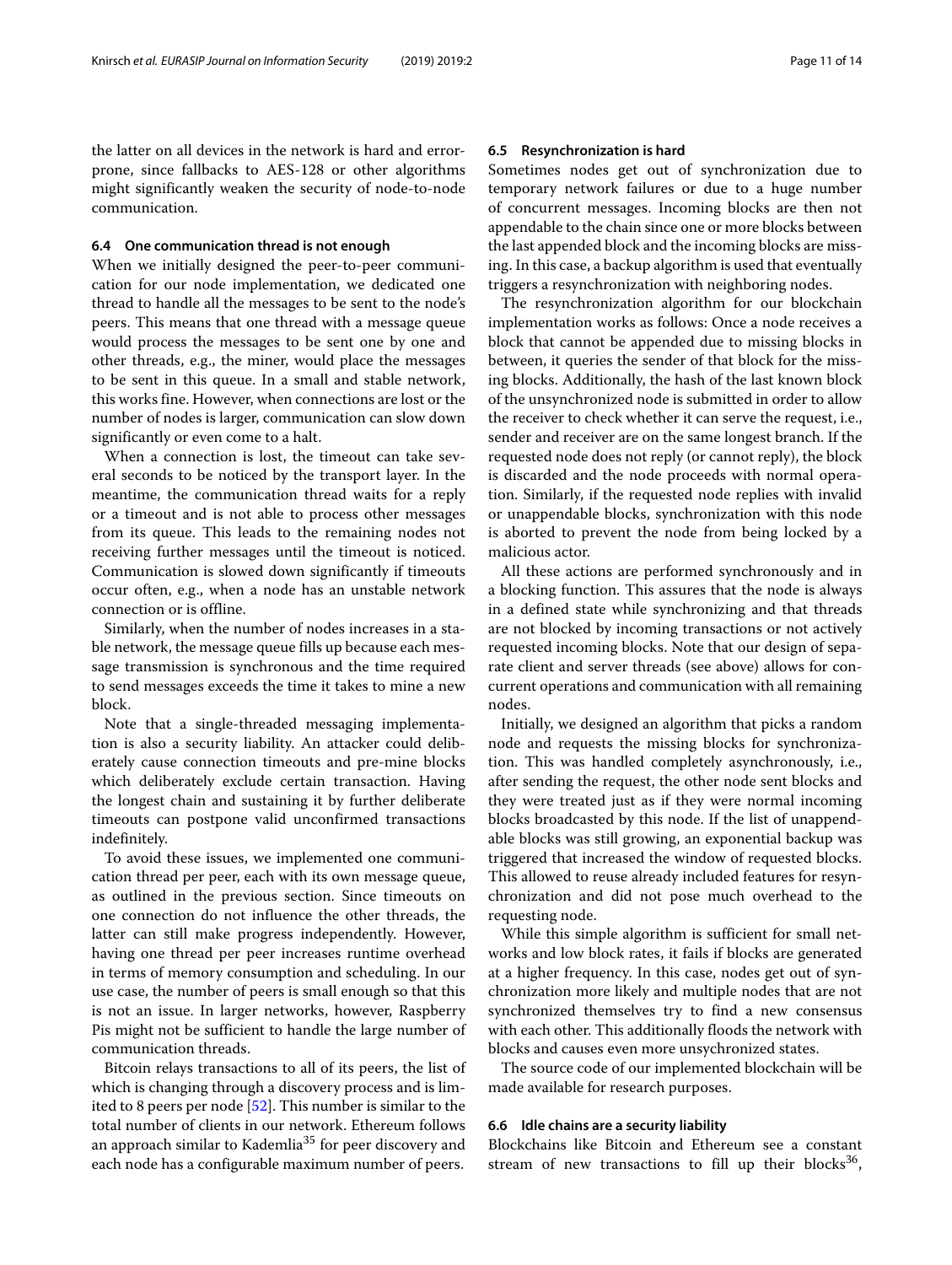with an adaptive mining difficulty to keep the time between blocks roughly constant [\[1,](#page-12-0) [9\]](#page-12-7). In our use case, however, it is expected that there are periods of decreased or even no activity. On the one hand, all users are in the same time zone, meaning that periods of nightly inactivity can be expected. On the other hand, during winter or when energy generation is likely to be insignificant, there are no portions transferred as there would be no financial gain for either party. Thus, it is possible that there may be no unconfirmed transactions for several hours or even days within the network.

This could be used by an attacker to pre-mine a longer chain than the rest of the network during the idle time and subsequently deliberately exclude certain transactions from the longest chain. This issue has been addressed in related work on proof-of-work security from the pre-blockchain-era [\[53\]](#page-13-36) as well as in [\[54\]](#page-13-37) for a protocol similar to Bitcoin and in [\[55\]](#page-13-38) for Bitcoin itself. Although Bitcoin and Ethereum assume that there is always a significantly high number of transactions to keep the network active, they both allow for mining empty blocks  $[54]^{37}$  $[54]^{37}$ .

Our proposed solution is to mine (empty) blocks even if there are no transactions. There are sources, e.g., the Wiki of libbitcoin<sup>38</sup>, which mention the existence of empty blocks, but not explicitly as a way to circumvent the security issues of an idle blockchain. In a use case like ours, where transaction frequency can be too low for a difficulty adjustment to be effective, mining empty blocks might be the only viable solution to prevent pre-mining attacks.

#### **6.7 New insights would lead to a different approach**

Given the outcomes mentioned above and the rapid development of blockchain technology, a re-implementation at the time of writing (May 2018) would lead to a different choice for the consensus algorithm. Recently published work, which was not available at the time of selecting basis implementations, e.g., [\[46\]](#page-13-29), shows that scalability for BFT algorithms can be significantly improved and allows for settings with more than 1000 nodes. This achieved by sharded blockchain, where not every node has to store all blocks. A re-evaluation of consensus algorithms and available implementations would thus likely lead to a BFT-based approach instead of PoW.

In addition, the choice for BFT is justified by the fact that PoW is used to prevent Sybil attacks. In a setup as the one in our use case, where participants have no incentive to act dishonest or sealed hardware does not allow to change the algorithm or upgrade the computing power, a computationally less expensive consensus algorithm is sufficient. This would reduce power consumption and scale well nonetheless.

#### **7 Conclusion**

We motivated and presented our blockchain implementation for fulfilling the recent legal requirements for the transfer of energy from shared photovoltaic power plants. We described our architecture as well as selected details of our implemented system. In our analysis, we elaborated on six take-aways blockchain implementers should be aware of th following: (i) scalability can be improved with Byzantinum Fault Tolerance algorithms when the number of users is small; (ii) TLS handshakes for secure communication links introduce additional delays of approx. 6.6 milliseconds; (iii) AES-256 is disabled in Java 8 by default due to export regulations, which requires to remove the restrictions via reflection; (iv) one communication thread is not enough for asynchronous peer-topeer communication; (v) resynchronization of the node's states is hard, especially for small networks and high block rates; (vi) idle chains are a security liability, which can be mitigated by mining empty blocks; and (vii) new insights would lead to a different implementation. In summary, implementing a custom, private permissioned blockchain from scratch is hard, but viable for use cases like ours.

#### **Endnotes**

<sup>1</sup> <http://energyweb.org/news/ewf-february-5-2018/>

<sup>2</sup> <https://www.openchain.org/>

```
3 https://digiconomist.net/bitcoin-energy-
```
#### [consumption](https://digiconomist.net/bitcoin-energy-consumption)

 $4$  Note that, due to daylight saving time, there are 2 days in each year with 92 and 100 time slots, respectively.

<sup>5</sup> <https://bitcoin.org/en/download>

<sup>6</sup> <http://solidity.readthedocs.io/en/develop/>

 $^7$  The same is true for US Dollars and other currencies.

<sup>8</sup> <https://github.com/MultiChain/multichain>

<sup>9</sup> <https://www.qemu.org/>

<sup>10</sup> <https://qemu.weilnetz.de/doc/qemu-doc.html#x86>

<sup>11</sup> [http://www.up-board.org/upsquared/](http://www.up-board.org/upsquared/ )

<sup>12</sup> [http://www.up-board.org/wp-content/uploads/2017/](http://www.up-board.org/wp-content/uploads/2017/11/UP-Square-DatasheetV0.5.pdf)

[11/UP-Square-DatasheetV0.5.pdf](http://www.up-board.org/wp-content/uploads/2017/11/UP-Square-DatasheetV0.5.pdf)

<sup>13</sup> [https://ark.intel.com/products/95598/Intel-Celeron-](https://ark.intel.com/products/95598/Intel-Celeron-Processor-N3350-2M-Cache-up-to-2_4-GHz)[Processor-N3350-2M-Cache-up-to-2\\_4-GHz](https://ark.intel.com/products/95598/Intel-Celeron-Processor-N3350-2M-Cache-up-to-2_4-GHz)

<sup>14</sup> [https://developer.arm.com/products/processors/](https://developer.arm.com/products/processors/cortex-a/cortex-a7) [cortex-a/cortex-a7](https://developer.arm.com/products/processors/cortex-a/cortex-a7)

<sup>15</sup> <https://www.openchain.org/>

- <sup>16</sup> <https://www.hyperledger.org/>
- <sup>17</sup> <https://github.com/hyperledger/sawtooth-core>
- <sup>18</sup> <http://oblivm.com/hawk/download.html>
- <sup>19</sup> <https://tendermint.com/>

<sup>20</sup> <https://eos.io/>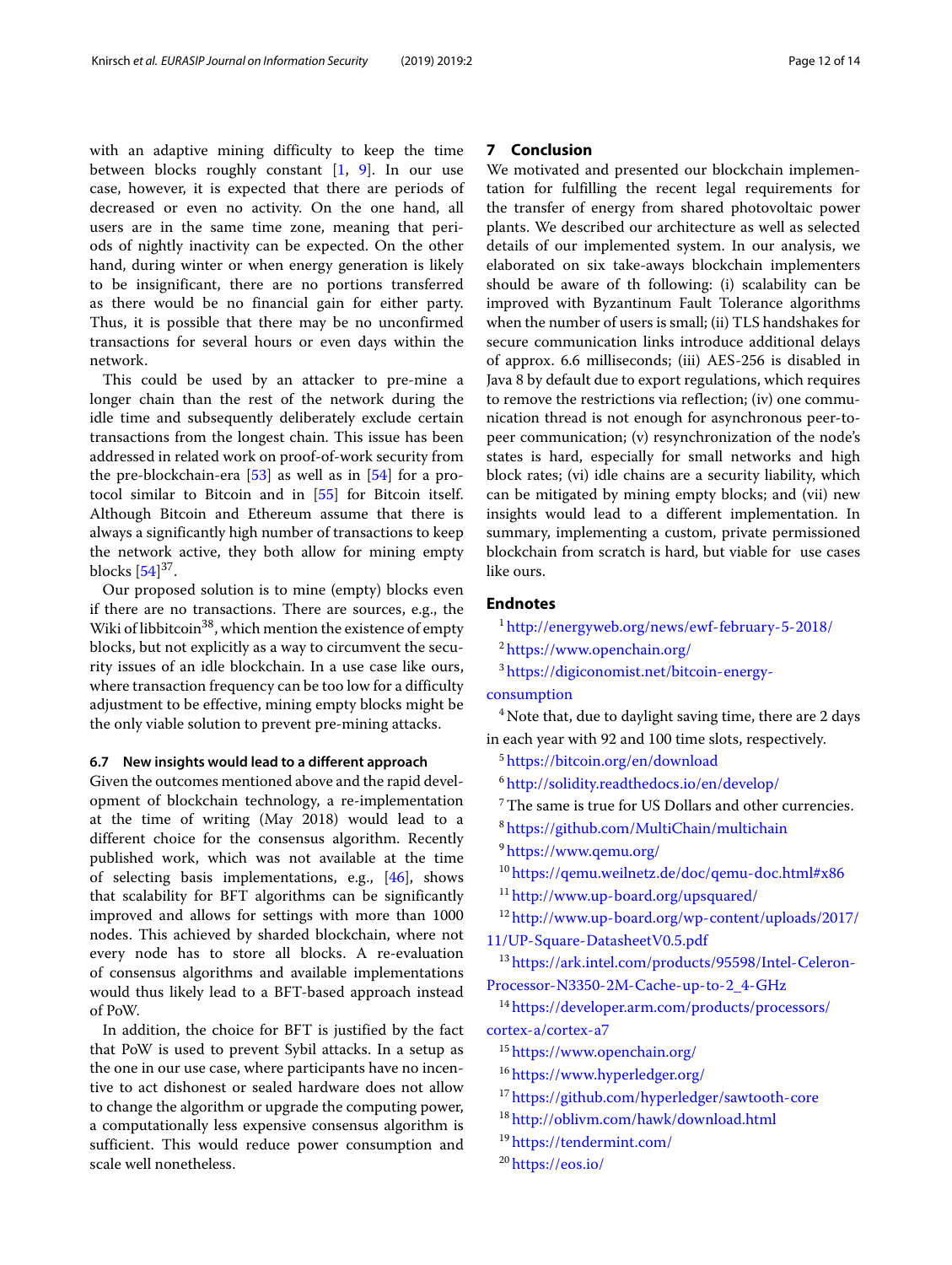<sup>21</sup> <http://docs.neo.org/en-us/whitepaper.html>

<sup>22</sup> [http://www.smartgridssalzburg.at/content/website\\_](http://www.smartgridssalzburg.at/content/website_smartgrids/de_at/modellregion-salzburg.html) [smartgrids/de\\_at/modellregion-salzburg.html](http://www.smartgridssalzburg.at/content/website_smartgrids/de_at/modellregion-salzburg.html)

<sup>23</sup> [https://futurezone.at/b2b/verbund-und-salzburg-ag](https://futurezone.at/b2b/verbund-und-salzburg-ag-starten-blockchain-pilotprojekte/297.880.235)[starten-blockchain-pilotprojekte/297.880.235](https://futurezone.at/b2b/verbund-und-salzburg-ag-starten-blockchain-pilotprojekte/297.880.235)

<sup>24</sup> [https://www.raspberrypi.org/blog/raspberry-pi-2](https://www.raspberrypi.org/blog/raspberry-pi-2-on-sale/) [on-sale/](https://www.raspberrypi.org/blog/raspberry-pi-2-on-sale/)

<sup>25</sup> [https://www.raspberrypi.org/blog/raspberry-pi-3](https://www.raspberrypi.org/blog/raspberry-pi-3-on-sale/) [on-sale/](https://www.raspberrypi.org/blog/raspberry-pi-3-on-sale/)

<sup>26</sup> [https://docs.oracle.com/javase/8/docs/api/java/util/](https://docs.oracle.com/javase/8/docs/api/java/util/concurrent/package-summary.html) [concurrent/package-summary.html](https://docs.oracle.com/javase/8/docs/api/java/util/concurrent/package-summary.html)

<sup>27</sup> [https://docs.oracle.com/javase/8/docs/api/java/io/](https://docs.oracle.com/javase/8/docs/api/java/io/Serializable.html) [Serializable.html](https://docs.oracle.com/javase/8/docs/api/java/io/Serializable.html)

<sup>28</sup> <https://www.sqlite.org/>

<sup>29</sup> [https://ugk-berlin.de/projects/schlangenbader](https://ugk-berlin.de/projects/schlangenbader-strasse-ueberbauung-der-stadtautobahn/)[strasse-ueberbauung-der-stadtautobahn/](https://ugk-berlin.de/projects/schlangenbader-strasse-ueberbauung-der-stadtautobahn/)

<sup>30</sup> [https://docs.oracle.com/javase/8/docs/technotes/](https://docs.oracle.com/javase/8/docs/technotes/guides/security/crypto/CryptoSpec.html#AppC) [guides/security/crypto/CryptoSpec.html#AppC](https://docs.oracle.com/javase/8/docs/technotes/guides/security/crypto/CryptoSpec.html#AppC)

<sup>31</sup> [https://docs.oracle.com/javase/8/docs/technotes/](https://docs.oracle.com/javase/8/docs/technotes/guides/security/SunProviders.html#importlimits) [guides/security/SunProviders.html#importlimits](https://docs.oracle.com/javase/8/docs/technotes/guides/security/SunProviders.html#importlimits)

<sup>32</sup> [http://www.oracle.com/technetwork/java/javase/](http://www.oracle.com/technetwork/java/javase/downloads/jce8-download-2133166.html) [downloads/jce8-download-2133166.html](http://www.oracle.com/technetwork/java/javase/downloads/jce8-download-2133166.html)

<sup>33</sup> [https://stackoverflow.com/questions/1179672/how](https://stackoverflow.com/questions/1179672/how-to-avoid-installing-unlimited-strength-jce-policy-files-when-deploying-an/44056166#44056166)[to-avoid-installing-unlimited-strength-jce-policy-files](https://stackoverflow.com/questions/1179672/how-to-avoid-installing-unlimited-strength-jce-policy-files-when-deploying-an/44056166#44056166)[when-deploying-an/44056166#44056166](https://stackoverflow.com/questions/1179672/how-to-avoid-installing-unlimited-strength-jce-policy-files-when-deploying-an/44056166#44056166)

<sup>34</sup> <https://stackoverflow.com/a/38625821/4568958>

<sup>35</sup> [https://github.com/ethereum/devp2p/blob/master/](https://github.com/ethereum/devp2p/blob/master/rlpx.md) [rlpx.md](https://github.com/ethereum/devp2p/blob/master/rlpx.md)

<sup>36</sup> <https://blockchain.info/>

<sup>37</sup> <https://github.com/ethereum/EIPs/issues/186>

<sup>38</sup> [https://github.com/libbitcoin/libbitcoin/wiki/Empty-](https://github.com/libbitcoin/libbitcoin/wiki/Empty-Block-Fallacy)

#### [Block-Fallacy](https://github.com/libbitcoin/libbitcoin/wiki/Empty-Block-Fallacy)

#### **Acknowledgements**

The financial support by the Federal State of Salzburg is gratefully acknowledged. Funding by the Austrian Research Promotion Agency (FFG) under project number 865082 (ProChain) is gratefully acknowledged. Additional funding as well as input and feedback by our company partners Salzburg AG (Georg Baumgartner), Salzburg Netz GmbH (Christoph Groiß) and Verbund AG (Werner Eder, Michael Schramel, Peter Poier, and Clemens Theuermann-Bernhardt) is gratefully acknowledged. The authors would like to thank the reviewers for their valuable comments which helped to significantly improve this paper.

#### **Funding**

Funding information is provided in the "Acknowledgements" section.

#### **Availability of data and materials**

Not applicable.

#### **Authors' contributions**

This paper was written by FK (45%), AU (45%), and DE (10%). The detailed contributions are as follows: The idea for the paper and the blockchain concept were developed by AU (40%), FK (40%), and DE (20%). The Abstract was written by AU (50%) and FK (50%). Section [1](#page-0-0) was written by AU (50%) and FK (50%). Section [2](#page-1-0) was written by AU (20%) and FK (80%). Section [3](#page-2-0) was written by AU (50%) and FK (50%). Section [4](#page-4-0) was written by AU (60%) and FK

(40%). Section [5](#page-6-0) was written by AU (40%) and FK (60%). Section [6](#page-8-0) was written by AU (60%) and FK (40%). The conclusion was written by AU (50%) and FK (50%). The legal background research was done by AU (100%). Editorial work was done by DE (100%). All authors read and approved the final manuscript.

#### **Authors' information**

The contact information of the first author is available on the very first page of this document.

#### **Competing interests**

The authors declare that they have no competing interests.

#### **Publisher's Note**

Springer Nature remains neutral with regard to jurisdictional claims in published maps and institutional affiliations.

Received: 7 June 2018 Accepted: 13 February 2019 Published online: 11 March 2019

#### **References**

- <span id="page-12-0"></span>1. S. Nakamoto, Bitcoin: A Peer-to-Peer Electronic Cash System. Technical report (2008). <https://bitcoin.org/bitcoin.pdf>
- 2. F. Tschorsch, B. Scheuermann, Bitcoin and beyond: a technical survey on decentralized digital currencies. IEEE Commun. Surv. Tutor. **18**(3), 2084–2123 (2016)
- <span id="page-12-1"></span>3. K. Christidis, M. Devetsikiotis, Blockchains and smart contracts for the Internet of Things. IEEE Access. **4**, 2292–2303 (2016)
- <span id="page-12-2"></span>4. F. Knirsch, A. Unterweger, G. Eibl, D. Engel, in Sustainable Cloud and Energy Services: Principles and Practices. Chap. 4, ed. by W. Rivera. Privacy-Preserving Smart Grid Tariff Decisions with Blockchain-Based Smart Contracts (Springer, Cham, 2017), pp. 85–116
- <span id="page-12-3"></span>5. F. Knirsch, A. Unterweger, D. Engel, Privacy-preserving blockchain-based electric vehicle charging with dynamic tariff decisions. J. Comput. Sci. Res. Dev. (CSRD). **33**(1), 71–79 (2018)
- <span id="page-12-4"></span>6. E. Munsing, J. Mather, S. Moura, in 2017 IEEE Conference on Control Technology and Applications (CCTA). Blockchains for decentralized optimization of energy resources in microgrid networks (IEEE, Mauna Lani, 2017), pp. 2164–2171
- <span id="page-12-5"></span>7. E. Mengelkamp, B. Notheisen, C. Beer, D. Dauer, C. Weinhardt, A blockchain-based smart grid: towards sustainable local energy markets. Comput. Sci. Res. Dev. **33**(1), 207–214 (2018)
- <span id="page-12-6"></span>8. G. Greenspan, MultiChain Private Blockchain - White Paper. Technical report, Coin Sciences Ltd (2015). [http://www.multichain.com/download/](http://www.multichain.com/download/MultiChain-White-Paper.pdf) [MultiChain-White-Paper.pdf](http://www.multichain.com/download/MultiChain-White-Paper.pdf)
- <span id="page-12-7"></span>9. G. Wood, Ethereum: A Secure Decentralised Generalised Transaction Ledger. Technical report, Ethereum (2017). arXiv:1011.1669v3. [https://](https://ethereum.github.io/yellowpaper/paper.pdf) [ethereum.github.io/yellowpaper/paper.pdf](https://ethereum.github.io/yellowpaper/paper.pdf)
- <span id="page-12-8"></span>10. K. Croman, C. Decker, I. Eyal, A. E. Gencer, A. Juels, A. Kosba, A. Miller, P. Saxena, E. Shi, E. Gün Sirer, D. Song, R. Wattenhofer, in International Conference on Financial Cryptography and Data Security. On Scaling Decentralized Blockchains (Springer, Christ Church, 2016), pp. 106–125
- <span id="page-12-9"></span>11. I. Eyal, E. G. Sirer, in Financial Cryptography and Data Security, 18th International Conference, FC 2014, Christ Church, Barbados, March 3-7, 2014, Revised Selected Papers, ed. by N. Christin, R. Safavi-Naini. Majority Is Not Enough: Bitcoin Mining Is Vulnerable (Springer, Berlin Heidelberg, 2014), pp. 436–454. arXiv:1311.0243
- <span id="page-12-10"></span>12. K. Nikitin, E. Kokoris-Kogias, P. Jovanovic, L. Gasser, N. Gailly, I. Khoffi, J. Cappos, B. Ford, in 26th USENIX Security Symposium (USENIX Security 17). CHAINIAC: Proactive Software-Update Transparency via Collectively Signed Skipchains and Verified Builds (USENIX Association, Vancouver, 2017), pp. 1271–1287
- <span id="page-12-11"></span>13. E. Ben-Sasson, A. Chiesa, C. Garman, M. Green, I. Miers, E. Tromer, M. Virza, in Proceedings – IEEE Symposium on Security and Privacy. Zerocash: Decentralized Anonymous Payments from Bitcoin (IEEE, San Jose, 2014), pp. 459–474
- <span id="page-12-12"></span>14. A. Unterweger, F. Knirsch, C. Leixnering, D. Engel, in 2018 9th IFIP International Conference on New Technologies, Mobility and Security (NTMS). Lessons Learned from Implementing a Privacy-Preserving Smart Contract in Ethereum (IEEE, Paris, 2018)
- <span id="page-12-13"></span>15. L. Lamport, R. Shostak, M. Pease, The Byzantine Generals Problem. ACM Trans. Program. Lang. Syst. **4**(3), 382–401 (1982). arXiv:1011.1669v3
- <span id="page-12-14"></span>16. R. Canetti, T. Rabin, in Proceedings of the Twenty-fifth Annual ACM Symposium on Theory of Computing. Fast Asynchronous Byzantine